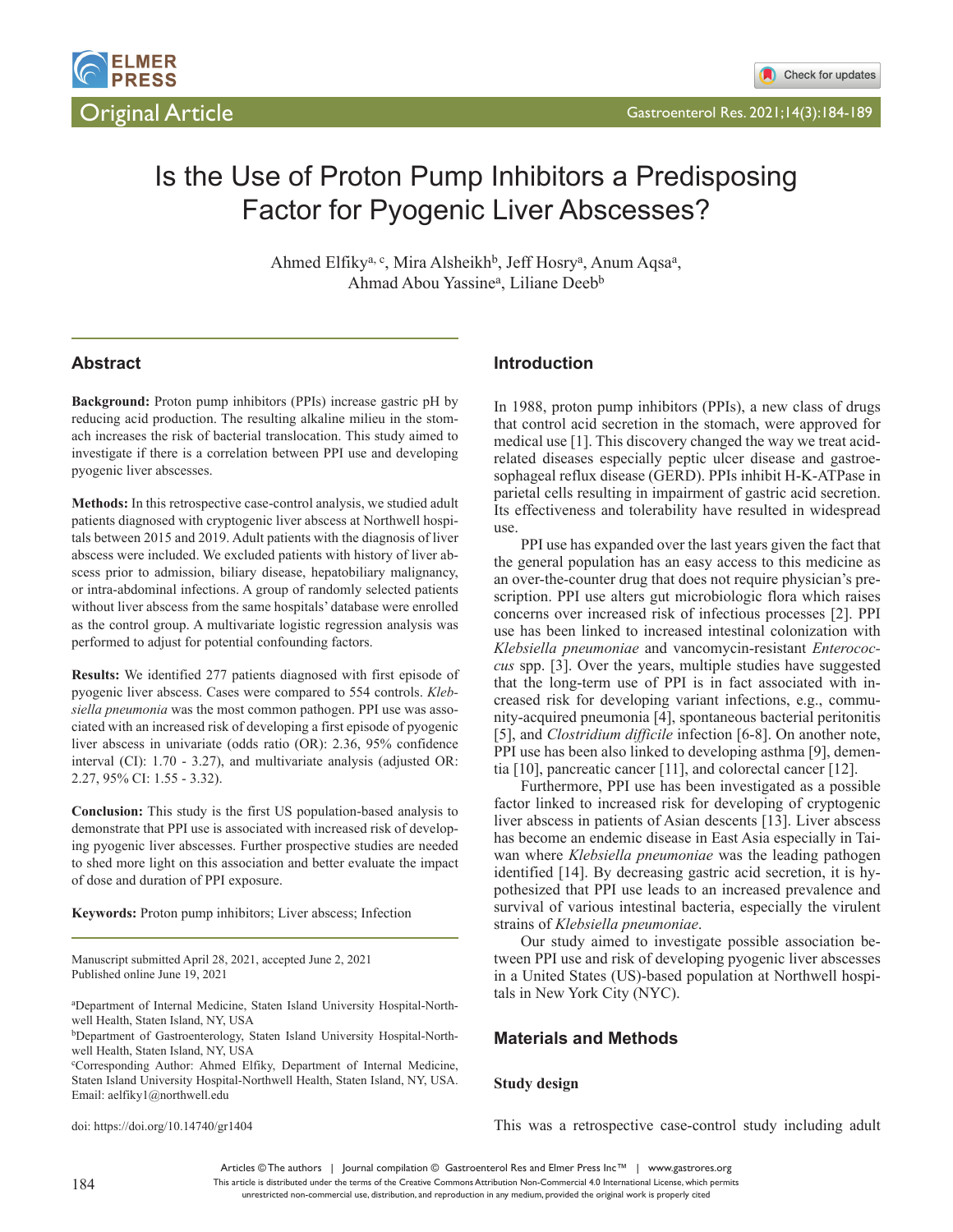patients diagnosed with cryptogenic liver abscess at all the Northwell hospitals in NYC between 2015 and 2019. The study was approved by IRB, and was conducted in compliance with all the applicable institutional ethical guidelines for the care, welfare and use of animals.

#### **Inclusion criteria**

Adult patients (age > 18 years old) admitted to the hospital with first episode of pyogenic liver abscess between 2015 and 2019 were identified using the International Classification of Diseases (ICD) code. Cases were matched with patients without liver abscess admitted to Northwell system hospitals in the same time period, based on gender and race, at a 1:2 ratio. We used case to control ratio of 1:2 to consider for underlying confounding factors that may have been missed in our univariate analysis.

#### **Exclusion criteria**

We excluded any subjects with prior history of liver abscess at the time of hospital admission, biliary disease, hepatobiliary malignancy, or any other intra-abdominal infections.

#### **Exposure**

Exposure was defined as use of any PPI that is available in the USA prior to hospital admission with pyogenic liver abscess. PPIs available in the USA included esomeprazole, lansoprazole, omeprazole, pantoprazole, rabeprazole and dexlansoprazole. In addition, we collected the dosages, frequency and indications of PPI treatment. We used the medication reconciliation list in the electronic medical records for the reference hospital admission to identify the exposure. Subjects who did not use PPI were defined as nonusers of PPI.

### **Statistical analysis**

Categorical data were presented as frequencies and percentages while continuous data were presented as medians and interquartile ranges (IQRs). Relations between nominal categorical variables and study group (cases versus controls) were analyzed with Fisher's exact test and Chi-square test for homogeneity. We used Wilcoxon-Mann-Whitney test to compare continuous variables. A multivariate logistic regression analysis was conducted to determine the variables independently associated with an increased risk for development of pyogenic abscess.

All statistical tests were two-sided. P-values < 0.05 were considered significant. All statistical analyses were performed using SAS software (Statistical Analysis Systems Inc., Cary, NC, USA). We estimated that a total sample size of 300 cases will be required to provide 80% power to detect a risk of exposure to PPI treatment that was 10% higher in the cases than

**Table 1.** Demographics of Patients With Pyogenic Liver Abscesses

| <b>Variables</b>                         | Cases ( $N = 277$ ) |  |  |
|------------------------------------------|---------------------|--|--|
| Age, median (interquartile range), years | $63(52 - 73)$       |  |  |
| Gender, n (%)                            |                     |  |  |
| Male                                     | 148 (53%)           |  |  |
| Female                                   | 129 (47%)           |  |  |
| Race, $n$ $(\%)$                         |                     |  |  |
| White                                    | 184 (66%)           |  |  |
| African American                         | 36 (13%)            |  |  |
| Asian                                    | 45 $(16%)$          |  |  |
| Hispanic                                 | 8(3%)               |  |  |
| Others                                   | $4(1\%)$            |  |  |
| BMI, n (%)                               |                     |  |  |
| Under weight                             | $1(0\%)$            |  |  |
| Normal weight                            | 99 (36%)            |  |  |
| Over weight                              | 97 (35%)            |  |  |
| Obesity class 1                          | 55 (20%)            |  |  |
| Obesity class 2                          | 20(7%)              |  |  |
| Obesity class 3                          | 5(2%)               |  |  |
| Smoking, n (%)                           | 51 (18%)            |  |  |
| Alcohol use, $n$ $(\%)$                  | 64 (23%)            |  |  |
| IV drug use, $n$ $(\%)$                  | $3(1\%)$            |  |  |
| Diabetes mellitus, n (%)                 | 89 (32%)            |  |  |
| Chronic kidney disease, n (%)            | 25(9%)              |  |  |
| Malignancy, $n$ $(\%)$                   | 43 (16%)            |  |  |
| Liver cirrhosis, n (%)                   | 14(5%)              |  |  |
| Cerebrovascular accident, n (%)          | 8(3%)               |  |  |
| Inflammatory bowel disease, $n$ $(\%)$   | $11(4\%)$           |  |  |
| Proton pump inhibitor, $n$ (%)           | 97 (35%)            |  |  |
| Pantoprazole                             | 59 (21%)            |  |  |
| Esomeprazole                             | 6(2%)               |  |  |
| Lansoprazole                             | $4(1\%)$            |  |  |
| Omeprazole                               | 28 (10%)            |  |  |
| No proton pump inhibitor, n (%)          | 180 (65%)           |  |  |

BMI: body mass index; IV: intravenous.

in the control group at an alpha level of 0.05. The rate of exposure to PPI treatment in the control group is assumed to be 21%.

## **Results**

Our study included 277 patients with pyogenic liver abscesses and 554 control participants. Table 1 shows the baseline characteristics and demographics of the cases. Cases and controls had comparable median age (63 years (52 - 73) vs. 63 (51 -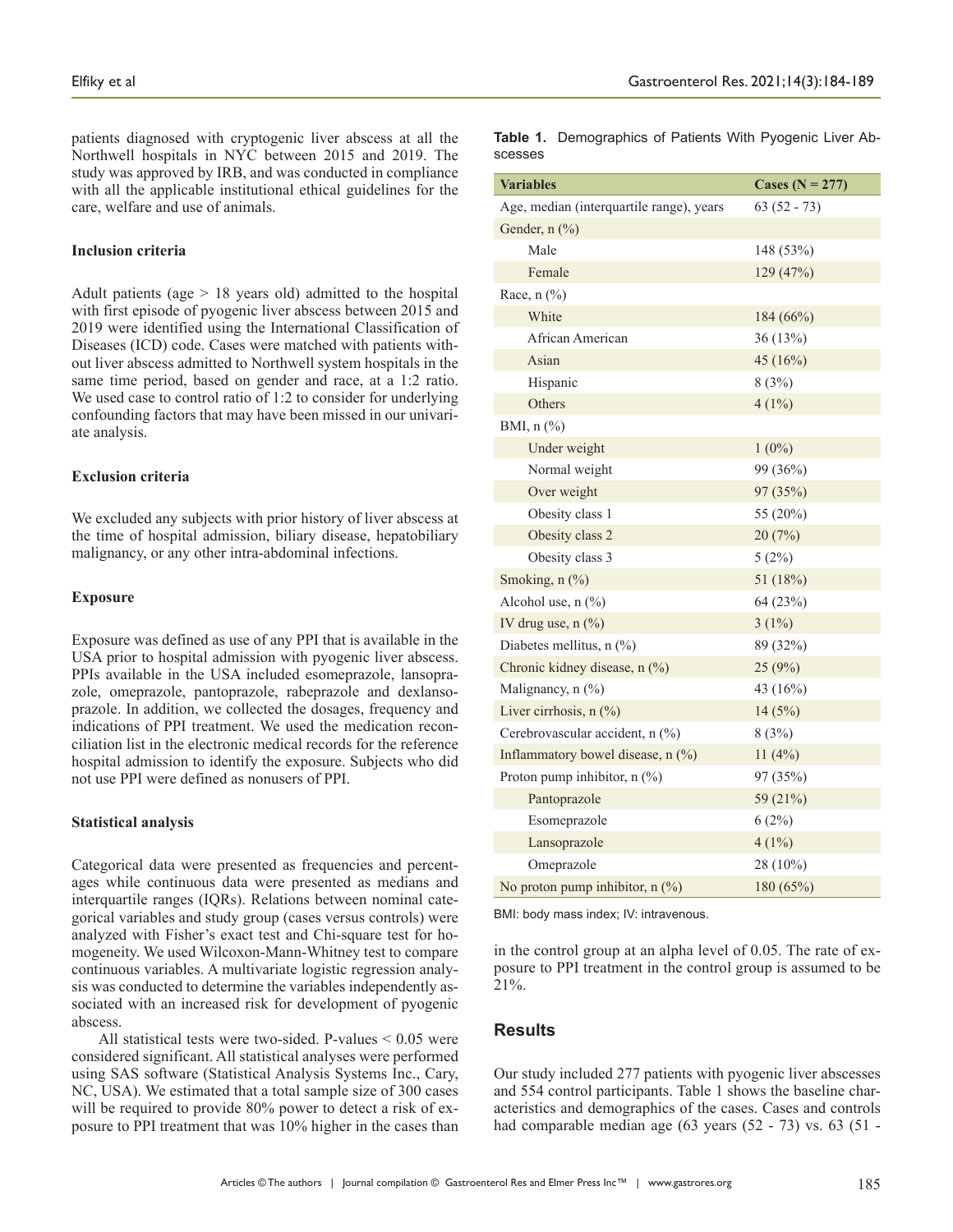|                          | Cases ( $N = 277$ ) | Controls ( $N = 554$ ) | $\mathbf P$ |
|--------------------------|---------------------|------------------------|-------------|
| Age, median (IQR), years | $63(52 - 73)$       | $63(51 - 74)$          | 0.733       |
| Gender, male             | 148 (53%)           | 296 (53%)              | Matched     |
| BMI > 30                 | 80 (29%)            | 154 (28%)              | 0.743       |
| Race, white              | 184(66%)            | 368 (66%)              | Matched     |
| Smoking                  | 51 $(20\%)$         | 133 $(24%)$            | 0.179       |
| Alcohol                  | 64(26%)             | 115(21%)               | 0.088       |
| IV drug use              | $3(1\%)$            | $8(1\%)$               | 0.999       |
| <b>DM</b>                | 89 (32%)            | 185 (33%)              | 0.715       |
| <b>CKD</b>               | 25(9%)              | 70 (13%)               | 0.123       |
| Immunosuppression        | 7(3%)               | $3(1\%)$               | 0.019       |
| Malignancy               | 43 (16%)            | 77 (14%)               | 0.414       |
| Liver cirrhosis          | 14(5%)              | 14(3%)                 | 0.057       |
| <b>CVA</b>               | 8(3%)               | 22(4%)                 | 0.430       |
| <b>CHF</b>               | 18(7%)              | 45 $(8%)$              | 0.404       |
| <b>IBD</b>               | 11 $(4%)$           | 13(3%)                 | 0.251       |
| PPI use                  | 97(35%)             | 103 (19%)              | 0.0001      |
| Sepsis                   | $167(60\%)$         | 19(3%)                 | 0.0001      |
| Bacteremia               | 85 (31%)            | $8(1\%)$               | 0.0001      |
| Mortality                | 7(3%)               | 14(3%)                 | 0.999       |
| ICU admission            | 34(12%)             | 33 $(6%)$              | 0.002       |

#### **Table 2.** Comparison of Cases and Controls

IQR: interquartile range; BMI: body mass index; IV: intravenous; DM: diabetes mellitus; CKD: chronic kidney disease; CVA: cerebrovascular accident; CHF: congestive heart failure; IBD: inflammatory bowel disease; PPI: proton pump inhibitor; ICU: intensive care unit.

## 74)) and underlying comorbidities.

Table 2 shows that 35% of cases had PPI exposure at the time of the diagnosis of pyogenic liver abscess compared to 18.9% of controls ( $P = 0.0001$ ). Pantoprazole was the most commonly used PPI in both cases (60.1%) and controls (43.8%). The remaining of cases used omeprazole (28.8%), esomeprazole (6.2%), and lansoprazole (4.1%). The majority of patients with cryptogenic liver abscess used PPI once a day  $(86.8\%)$ . The most common daily dose was 40 mg  $(70.5\%)$ , followed by 20 mg (16.5%), and 80 mg (13.0%). GERD was the most common indication for PPI use among the cases  $(60.8\%)$ .

Among the cases, 77.2% were diagnosed with single liver abscess, while 22.7% were diagnosed with multiple liver abscesses. Sixty percent of cases were diagnosed with sepsis/ septic shock on admission and 30% had bacteremia. The most common test used for diagnosis of liver abscess was computed tomography (CT) scan of abdomen (86.6%). Eighty percent of the patients required surgical intervention, and 12.2% patient required intensive care admission. Seven patients died during the same hospital admission. Causative organism was isolated in 162 cases. *Klebsiella pneumonia* was the most common pathogen (27.7%), followed by *Escherichia coli* (*E. coli*) (13%), and polymicrobial (11%).

PPI use was associated with increased risk of development of liver abscess in the univariable analysis with odds ratio

(OR) of 2.36 (95% confidence interval (CI): 1.70 - 3.27) and multivariate logistic regression analysis (OR 2.27 (95% CI: 1.55 - 3.32)), after adjusting for potential cofounder (Table 3).

## **Discussion**

To the best of our knowledge, the present study is the first US-based study to demonstrate that PPI use is associated with an increased risk of developing pyogenic liver abscesses. We demonstrated that the use of PPIs was associated with a 2.27 fold increased risk of pyogenic liver abscess.

Liver abscess is more endemic in East Asia especially in Taiwan with an annual incidence of 17.6 cases per 100,000 [14]. In the USA, the estimated incidence based on a nationwide inpatient sample database approximates 3.6 cases per 100,000 population per year [15]. Predisposing factors of pyogenic liver abscess include diabetes mellitus, liver transplantation, and hepatobiliary disease [16]. PPIs are believed to alter the immune response and to decrease gastric acidity which is a major defense mechanism against bacterial pathogens accessing the intestinal lumen. Furthermore, PPIs decrease activity of natural killer cells and have been associated with decreased production of oxygen free radicals which are known for their bactericidal effects [17, 18]. Those factors may result in intestinal bacterial resistance and overgrowth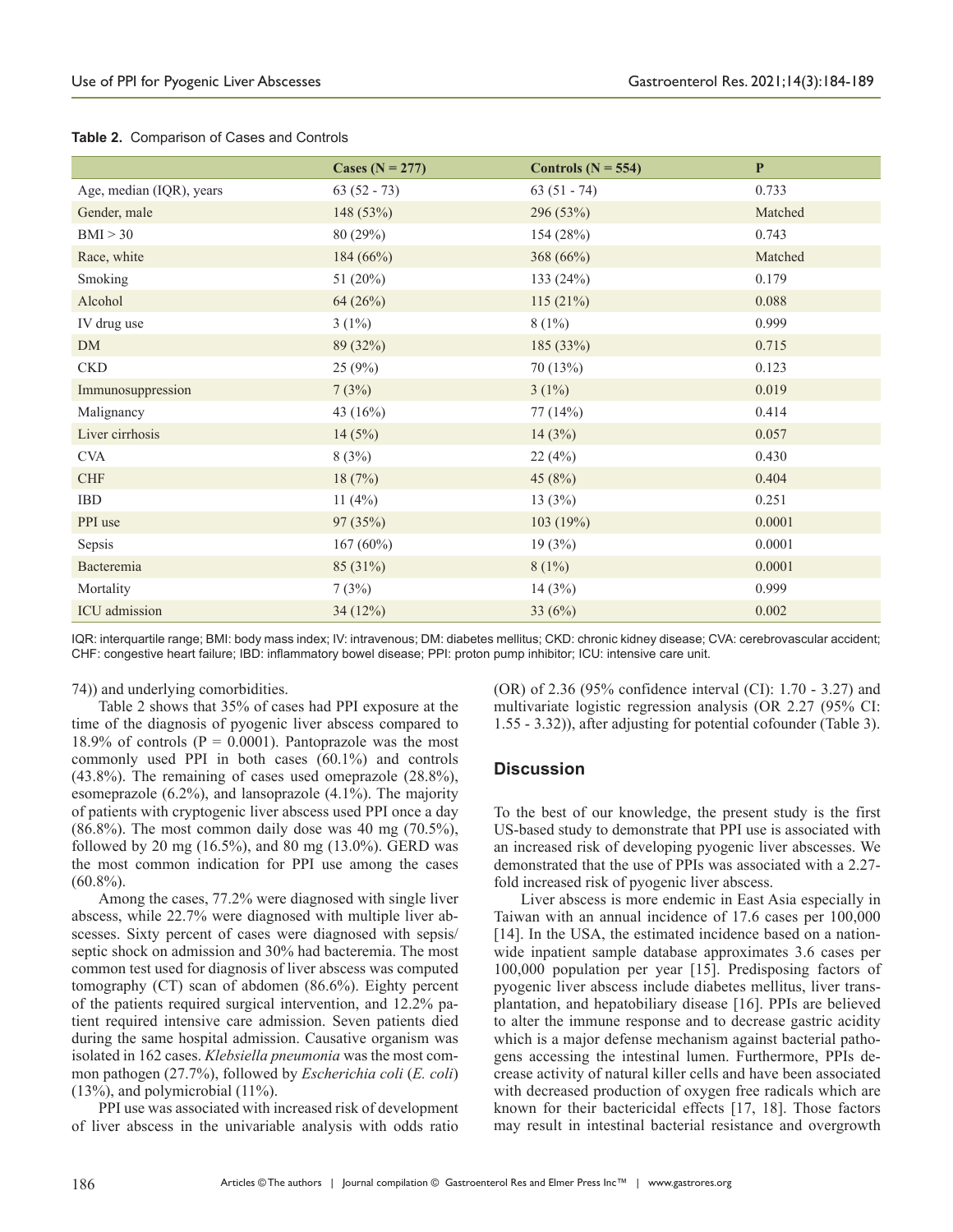|                   | Univariate      |                 | <b>Multivariate</b> | $\mathbf{P}$    |             |
|-------------------|-----------------|-----------------|---------------------|-----------------|-------------|
|                   | <b>Crude OR</b> | 95% CI          | <b>Adjusted OR</b>  | 95% CI          |             |
| PPI               | 2.36            | $1.70 - 3.27$   | 2.27                | $1.55 - 3.32$   | ${}< 0.001$ |
| Age               | 1.004           | $0.99 - 1.01$   |                     |                 |             |
| Gender            |                 | $0.74 - 1.33$   |                     |                 |             |
| Race              | 1.01            | $0.87 - 1.17$   |                     |                 |             |
| Smoking           | 0.78            | $0.54 - 1.12$   |                     |                 |             |
| Alcohol           | 1.35            | $0.95 - 1.92$   | 1.46                | $0.98 - 2.17$   | 0.058       |
| IV drug abuse     | 0.91            | $0.24 - 3.49$   |                     |                 |             |
| <b>DM</b>         | 0.94            | $0.69 - 1.28$   |                     |                 |             |
| <b>CKD</b>        | 0.69            | $0.42 - 1.10$   |                     |                 |             |
| Malignancy        | 1.18            | $0.78 - 1.77$   |                     |                 |             |
| Liver cirrhosis   | 2.05            | $0.96 - 4.37$   | 1.82                | $0.77 - 4.31$   | 1.168       |
| <b>CVA</b>        | 0.71            | $0.31 - 1.63$   |                     |                 |             |
| <b>IBD</b>        | 1.59            | $0.71 - 3.56$   |                     |                 |             |
| Immunosuppression | 4.76            | $1.22 - 18.55$  | 6.63                | $1.5 - 28.37$   | 0.011       |
| Bacteremia        | 30.21           | $12.36 - 63.53$ | 28.58               | $13.39 - 60.96$ | ${}< 0.001$ |

**Table 3.** Uni- and Multivariate Logistic Regression Model

OR: odds ratio; CI: confidence interval; PPI: proton pump inhibitor; IV: intravenous; DM: diabetes mellitus; CKD: chronic kidney disease; CVA: cerebrovascular accident; IBD: inflammatory bowel disease.

in the absence of acid and adequate immune defense. This increases the risk of bacterial seeding into the enterohepatic circulation via the portal venous system and eventually results in pyogenic liver abscesses. Of note, this is the same mechanism implicated in the increased risk of developing spontaneous bacterial peritonitis in liver cirrhosis patients receiving PPI therapy [5].

The use of PPIs has been linked to increased risk for pyogenic liver abscesses especially in patients of Asian descent. In a population-based study performed in Taiwan, Lin et al demonstrated an increased risk of pyogenic liver abscess associated with the use of PPI in a dose-dependent manner [19]. In their study the authors concluded a higher risk for developing liver abscess was tied to daily PPI doses of 30 mg or more compared to lower doses. This complies with our study where majority of our cases used 40 mg daily of PPI.

Furthermore, the authors of the study concluded no difference in the risk between late users and early users (between 31 and 90 days before the date of admission with pyogenic liver abscess vs. > 90 days before the admission with this condition). While in another population-based case-control study in Taiwan that included 958 adult cases of liver abscesses, Wang et al concluded that PPI use within 90 days can increase the risk of cryptogenic liver abscess [13]. The duration of exposure to PPI needed to increase the risk of developing liver abscess varies and definite cutoff is not yet determined.

Furthermore, Bettinger et al presented a retrospective study that included 181 patients and concluded that in patients with pyogenic liver abscess, concurrent treatment with PPI at the time of admission and during the hospital stay is associated with higher 90-day mortality after adjusting for confounding factors [20]. It is noteworthy that in our study the mortality

was noticed to be low (2.5%) which can be explained by the advancement of diagnostic modalities and interventional procedures which helped to mitigate unfavorable outcomes.

Pastagia et al conducted a study based at a community hospital in Queens, NCY, where 56 cases of liver abscess were identified, and 60% of patients were of Asian descent [21]. This complies with prior studies demonstrating increased risk among patients of Asian descents. Prevalence of virulent strains of *Klebsiella pneumonia* such as capsular type K1 and K2 in the intestinal tract is the proposed pathogenesis of pyogenic liver abscesses in Asian population [22]. However, it is important to state that patients of Asian descent accounted for only 16% of our patient population.

The most common isolated pathogen was *Klebsiella pneumonia* which goes with the studies performed in Asia [14]. However, we cannot prove if PPI use is associated with increased risk for certain pathogens causing liver abscess compared to other pathogens, e.g., *E. coli*.

It is noteworthy that alcohol use and liver cirrhosis are not associated with statistical increased risk of developing liver abscess in our study; however, studies have shown that alcohol intake and substantial liver fibrosis secondary to underlying liver disease have been associated with alteration of gut microbiome and bacterial biotransformation [23]. Further studies are needed to highlight the association between these changes and risk for developing pyogenic liver abscess.

In our study, use of PPI was associated with 2.36 times increased risk for developing a liver abscess. Indeed, even after excluding comorbidities, current use of PPIs remained a risk factor for pyogenic liver abscesses.

Our study has some limitations. First, due to its retrospective nature, we could not identify the duration of the exposure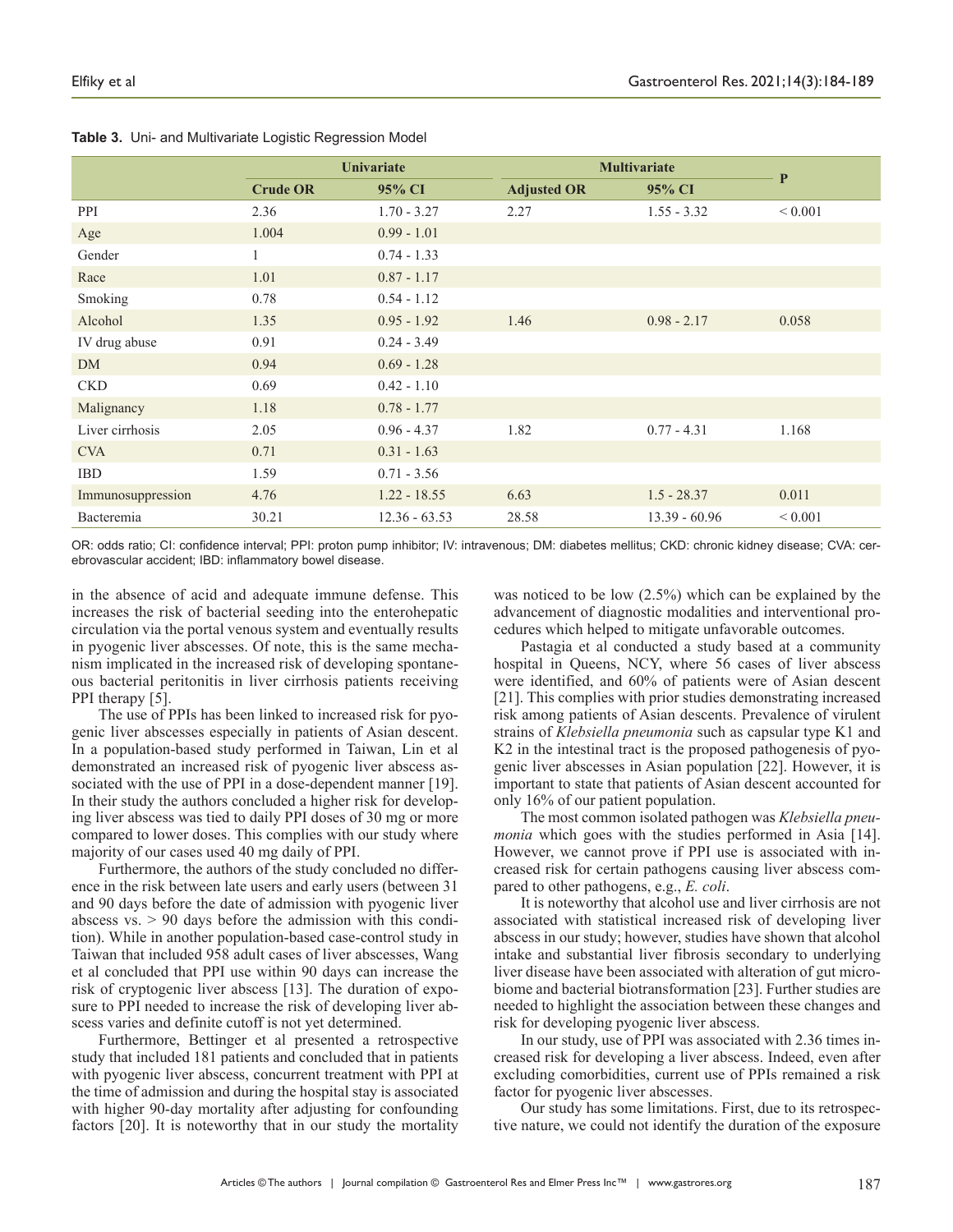to PPI prior to the diagnosis of pyogenic liver abscess. We identified the PPI use if the patient was taking PPI on daily basis at the time of the hospital admission with the diagnosis of liver abscess. Second limitation is that the case-control design of the study cannot establish causality between PPI and development of liver abscess but rather an association. Third limitation of the study is that both cases and control populations were selected from hospitalized patients which may introduce selection bias.

The strengths of the study include accurate diagnosis of pyogenic liver abscess with different imaging and interventional modalities and multiple comorbidities based on ICD-9 coding system. As well, it is a multicenter study with a relatively large sample size where appropriate statistical analysis was performed.

In conclusion, our study demonstrates that PPI use is associated with an increased risk of developing pyogenic liver abscesses amongst our patients. Further prospective studies are needed to shed more light on this association and study the impact of dosage and duration of PPI exposure on this observed finding. Meanwhile, heightened awareness of this possible adverse effect is warranted when prescribing PPIs. Abiding by practice guidelines regarding indications for their use and limiting the duration of treatment based on symptomatology as well as discussing possible adverse events with patients is the most prudent and recommended strategy for PPI use nowadays.

# **Acknowledgments**

This study has been presented as a poster in the annual meeting of American College of Gastroenterology (ACG) 2020. The authors would like to thank Dr. Seleshi Demisse for his assistance in the statistical analysis.

# **Financial Disclosure**

No financial support was provided.

# **Conflict of Interest**

No competing interests.

# **Informed Consent**

Not applicable as it is a retrospective chart review..

# **Author Contributions**

Ahmed Elfiky and Jeff Hosry: literature review and writing manuscript; Mira Alsheikh, Anum Aqsa, and Ahmed Abu Yassine: literature review and data collection; Liliane Deeb: proofreading manuscript, final approval for submission.

# **Data Availability**

The authors declare that data supporting the findings of this study are available within the article.

# **Abbreviations**

PPI: proton pump inhibitor; GERD: gastroesophageal reflux disease; ICD: International Classification of Diseases; IQR: interquartile range; SAS: Statistical Analysis Systems; BMI: body mass index; *E. coli*: *Escherichia coli*; NYC: New York City; US: United States

# **References**

- 1. Fischer J. CRGE. Analogue-based Drug Discovery. Wiley & Sons; 2006. p. 445.
- 2. Lo WK, Chan WW. Proton pump inhibitor use and the risk of small intestinal bacterial overgrowth: a meta-analysis. Clin Gastroenterol Hepatol. 2013;11(5):483-490.
- 3. Stiefel U, Rao A, Pultz MJ, Jump RL, Aron DC, Donskey CJ. Suppression of gastric acid production by proton pump inhibitor treatment facilitates colonization of the large intestine by vancomycin-resistant Enterococcus spp. and Klebsiella pneumoniae in clindamycin-treated mice. Antimicrob Agents Chemother. 2006;50(11):3905- 3907.
- 4. Lambert AA, Lam JO, Paik JJ, Ugarte-Gil C, Drummond MB, Crowell TA. Risk of community-acquired pneumonia with outpatient proton-pump inhibitor therapy: a systematic review and meta-analysis. PLoS One. 2015;10(6):e0128004.
- 5. Dam G, Vilstrup H, Watson H, Jepsen P. Proton pump inhibitors as a risk factor for hepatic encephalopathy and spontaneous bacterial peritonitis in patients with cirrhosis with ascites. Hepatology. 2016;64(4):1265-1272.
- 6. Leonard J, Marshall JK, Moayyedi P. Systematic review of the risk of enteric infection in patients taking acid suppression. Am J Gastroenterol. 2007;102(9):2047-2056; quiz 2057.
- 7. Cao F, Chen CX, Wang M, Liao HR, Wang MX, Hua SZ, Huang B, et al. Updated meta-analysis of controlled observational studies: proton-pump inhibitors and risk of Clostridium difficile infection. J Hosp Infect. 2018;98(1):4-13.
- 8. Kwok CS, Arthur AK, Anibueze CI, Singh S, Cavallazzi R, Loke YK. Risk of Clostridium difficile infection with acid suppressing drugs and antibiotics: meta-analysis. Am J Gastroenterol. 2012;107(7):1011-1019.
- 9. Wang YH, Wintzell V, Ludvigsson JF, Svanstrom H, Pasternak B. Association between proton pump inhibitor use and risk of asthma in children. JAMA Pediatr. 2021;175(4):394-403.
- 10. Chen LY, Lin HJ, Wu WT, Chen YC, Chen CL, Kao J, You SL, et al. Clinical use of acid suppressants and risk of dementia in the elderly: a pharmaco-epidemiological cohort